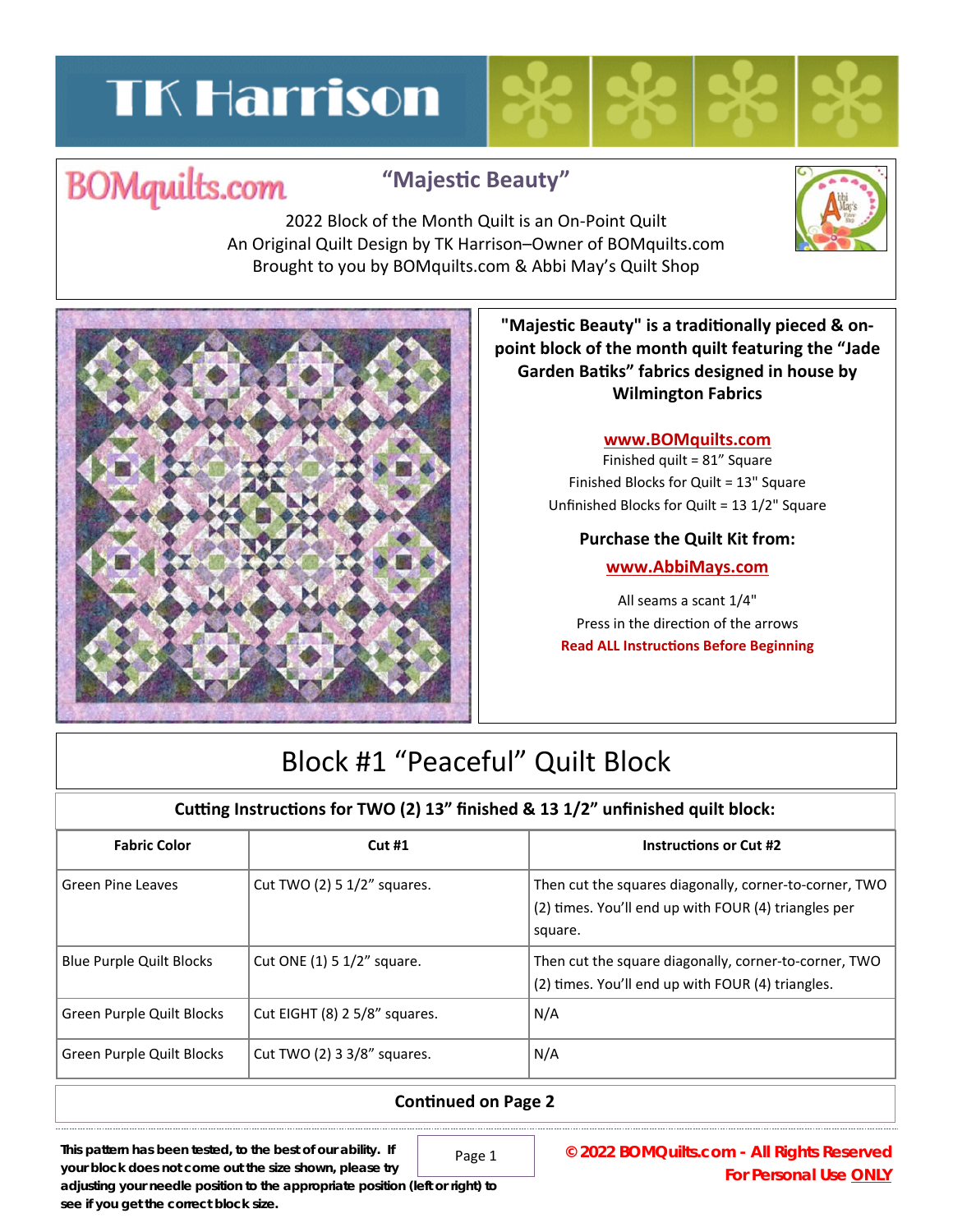# **TK Harrison**



### **"MajesƟc Beauty"**

**BOMquilts.com** 2022 Block of the Month Quilt is an On‐Point Quilt An Original Quilt Design by TK Harrison–Owner of BOMquilts.com Brought to you by BOMquilts.com & Abbi May's Quilt Shop



## Block #1 "Peaceful" Quilt Block

| Cutting Instructions (cont.) for TWO (2) 13" finished & 13 1/2" unfinished quilt block: |                            |                                                                                                                         |  |
|-----------------------------------------------------------------------------------------|----------------------------|-------------------------------------------------------------------------------------------------------------------------|--|
| <b>Fabric Color</b>                                                                     | Cut#1                      | <b>Instructions or Cut #2</b>                                                                                           |  |
| Cream Palm Leaves                                                                       | Cut FOUR (4) 3" squares.   | On the back side of the squares draw a diagonal line,<br>corner-to-corner, ONE (1) time.                                |  |
| Cream Palm Leaves                                                                       | Cut EIGHT (8) 3" squares.  | Then cut the squares diagonally, corner-to-corner, ONE<br>(1) time. You'll end up with TWO (2) triangles per<br>square. |  |
| Cream Palm Leaves                                                                       | Cut FOUR (4) 3" squares.   | Then cut the squares diagonally, corner-to-corner, ONE<br>(1) time. You'll end up with TWO (2) triangles per<br>square. |  |
| Cream Palm Leaves                                                                       | Cut ONE (1) 5 1/2" square. | Then cut the square diagonally, corner-to-corner, TWO<br>(2) times. You'll end up with FOUR (4) triangles.              |  |

Page 2